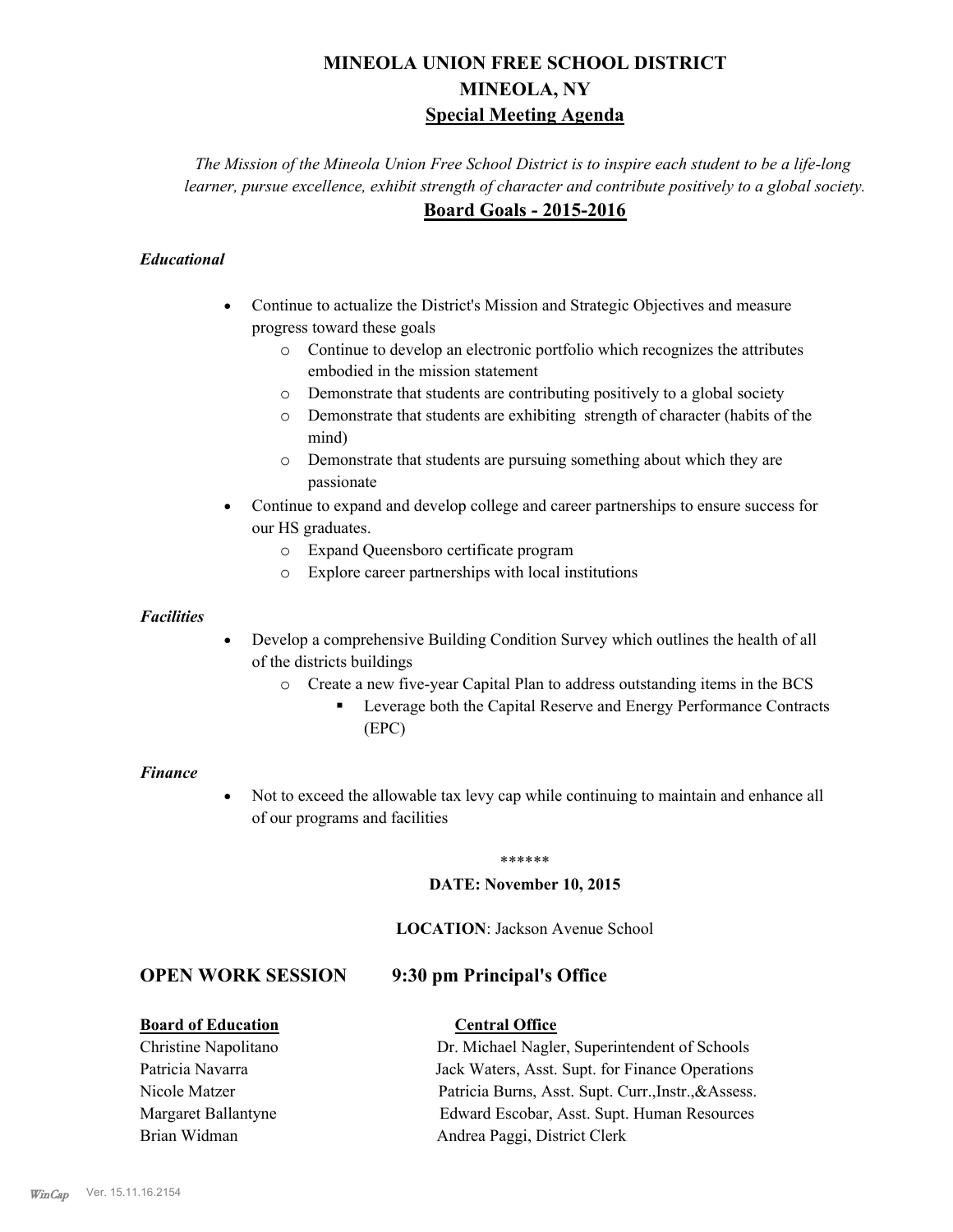# **A. Call to Order 9:25 pm Absent: Dr. Michael Nagler, Superintendent and Patricia Navarra, Board Trustee**

## **B. New Business**

## **1. Acceptance of Special District Meeting Results**

a. **RESOLUTION #32 - BE IT RESOLVED** that the Mineola Board of Education accepts the results of the November 10, 2015 Capital Reserve Vote as follows:

| <b>Motion:</b> | Nicole Matzer       |
|----------------|---------------------|
| Second:        | Margaret Ballantyne |

**Yes:** Brian Widman **No:** None Margaret Ballantyne Nicole Matzer Christine Napolitano

**Passed:** Yes

**Proposition 1:** Shall the following Resolution be adopted, to wit:

**RESOLVED** that the Board of Education of the Mineola UFSD is authorized to withdraw up to \$7,000,000 from the District's Capital Reserve Fund to pay for the cost of capital projects at the Hampton Street School, including construction of a new synthetic turf field, installation of field lighting and concession stand, a new cafeteria addition, a new classroom addition and new busloop with parking; and at the High School, including construction of a synthetic turf regulation field, replacement of the running track, construction of a new technology lab and construction of additional storage space.

## **Jackson Avenue:**

| Machine: Yes: 255 |          | No: 101        |
|-------------------|----------|----------------|
| Absentee: Yes: 10 |          | $\text{No}$ 10 |
| Total:            | Yes: 265 | No: 111        |

## **Meadow Drive:**

| Machine: Yes: 172 |          | No: 38           |
|-------------------|----------|------------------|
| Absentee: Yes: 5  |          | No: 13           |
| Total:            | Yes: 177 | $\text{No: } 51$ |

**Proposition 1: Passed** Yes Votes: 442 to No Votes : 162